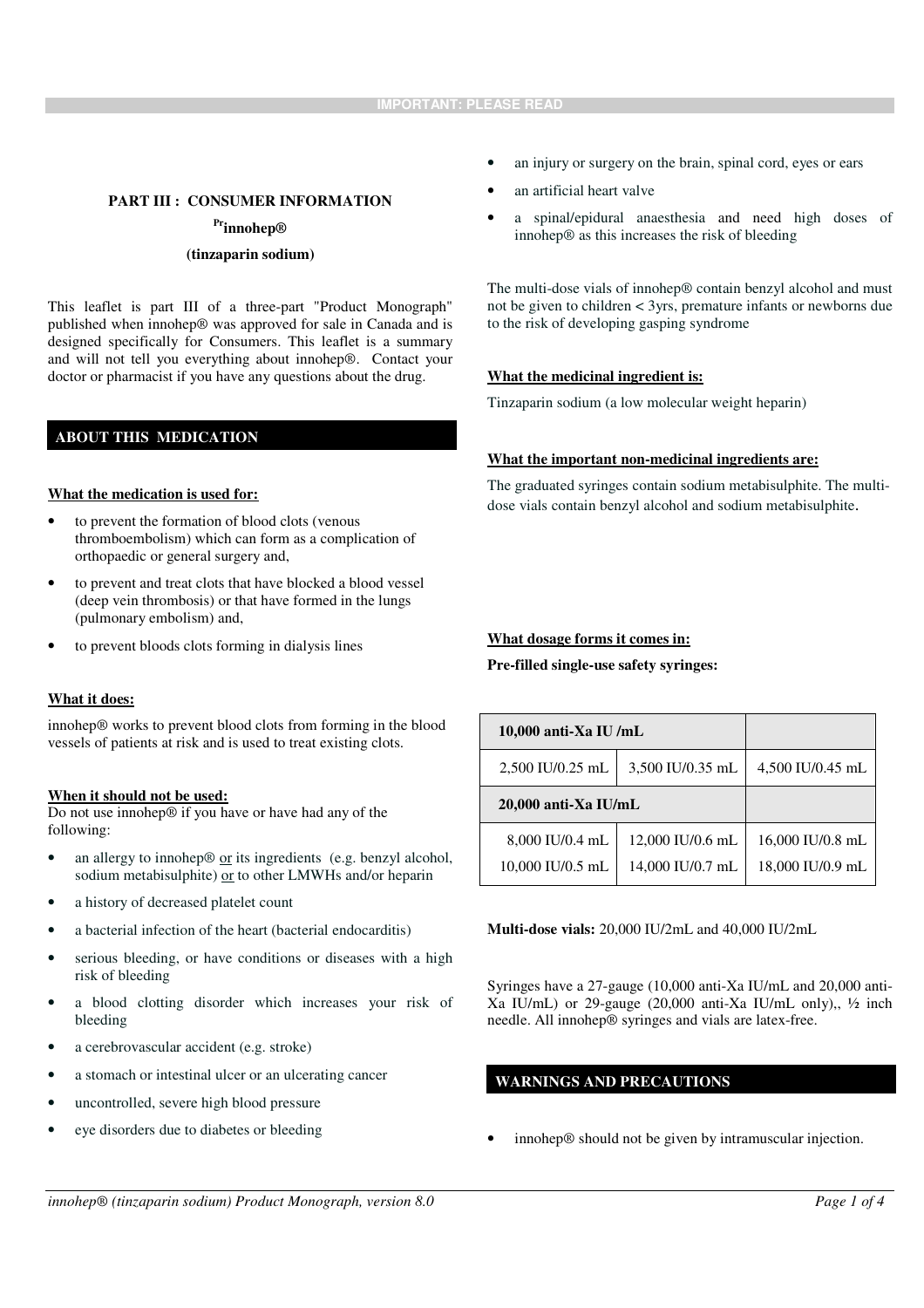- Do not take other medications by intramuscular injection while you are taking innohep®.
- Benzyl alcohol may cross the placenta, therefore innohep<sup>®</sup> multi-dose vials should not be used in pregnant women.
- The sodium metabisulphite in innohep<sup>®</sup> can cause severe allergic reaction in asthmatics or those with sulphite sensitivity.
- innohep® should be used with caution in patients with poor renal function

### **BEFORE you use innohep® talk to your doctor or pharmacist if you:**

- have liver or kidney disease. Elderly patients should have their kidney function checked by the doctor.
- have stomach or intestinal ulcers or have diabetes
- are asthmatic or have a sensitivity to sulphites
- have or have had serious bleeding, have a medical condition with a risk of bleeding or have low platelet levels
- have high blood pressure or had a stroke
- are pregnant, nursing or planning on becoming pregnant
- have a prosthetic heart valve
- if you need to consult with another doctor or see your dentist, be absolutely sure to tell them that you are being treated with innohep®

# **INTERACTIONS WITH THIS MEDICATION**

innohep® should be used with caution if you are taking any medication that may cause increased risk of bleeding such as oral anticoagulants, NSAIDS incl. ASA, platelet inhibitors, thrombolytic agents vitamin K antagonists, activated protein C, direct factor Xa and IIa inhibitors.

Tell your doctor about all the drugs you are taking, including non prescription medicines. Do not take any drugs other than those prescribed by your doctor while you are taking innohep®

# **PROPER USE OF THIS MEDICATION**

innohep® should be injected just under the surface of the skin i.e. subcutaneously (with the exception of dialysis).

Hip and Knee Surgery: A subcutaneous injection is given after surgery, once a day for 7 to 10 days. You may also receive an injection 2 hours before surgery.

General Surgery: A subcutaneous injection is given 2 hours before surgery followed by an injection once daily after surgery for 7 to 10 days.

To Treat Blood Clots: A treatment (175 anti-Xa IU/kg) dose is given once daily usually for 5 to 7 days. In some cases, longer treatment is needed. Treatment may last for 3 to 6 months. Follow the treatment period prescribed by your doctor. At the same time, you may be given a blood thinner (pill). Take both medicines as instructed.

For Hemodialysis: A single dose is delivered into the dialyser tubing at the beginning of a dialysis session. Doses in subsequent dialysis sessions are adjusted as necessary. If you are at risk for bleeding, dialysis is done using halved doses.

**At home:** Follow the instructions of your doctor or nurse carefully. Only take the prescribed dose of innohep® for the time period specified by your doctor.

#### **Preparing the Dose (use clean hands):**

Graduated syringes: Before using this syringe, you may need to adjust the volume to the amount prescribed by your doctor. To adjust the dose, hold the syringe with the needle pointing up and gently tap the syringe to move the air bubble to the top of the syringe. Remove the cap. Slowly push the syringe plunger up to push the air bubble out. Continue to slowly push the plunger up until the top edge of the rubber stopper reaches the line matching your dose. Follow "self-injection" instructions below.

If you don't need to adjust the dose, it is not necessary to remove the air bubble in the syringe before injecting. Follow the "selfinjection" instructions below.

Multi-dose vials: Using a 1 mL syringe with a 27 or 29 gauge, 1/2 inch needle, insert the needle into the vial. Turn the vial upside down and pull back slowly on the plunger to draw up the desired dose. Draw up more if you see an air bubble in the syringe. Tap the syringe lightly and carefully remove air bubbles with a gentle push on the plunger. Check that you have the correct dose. If necessary, re-cap needle until ready for use.

**Instructions for Self-injection:**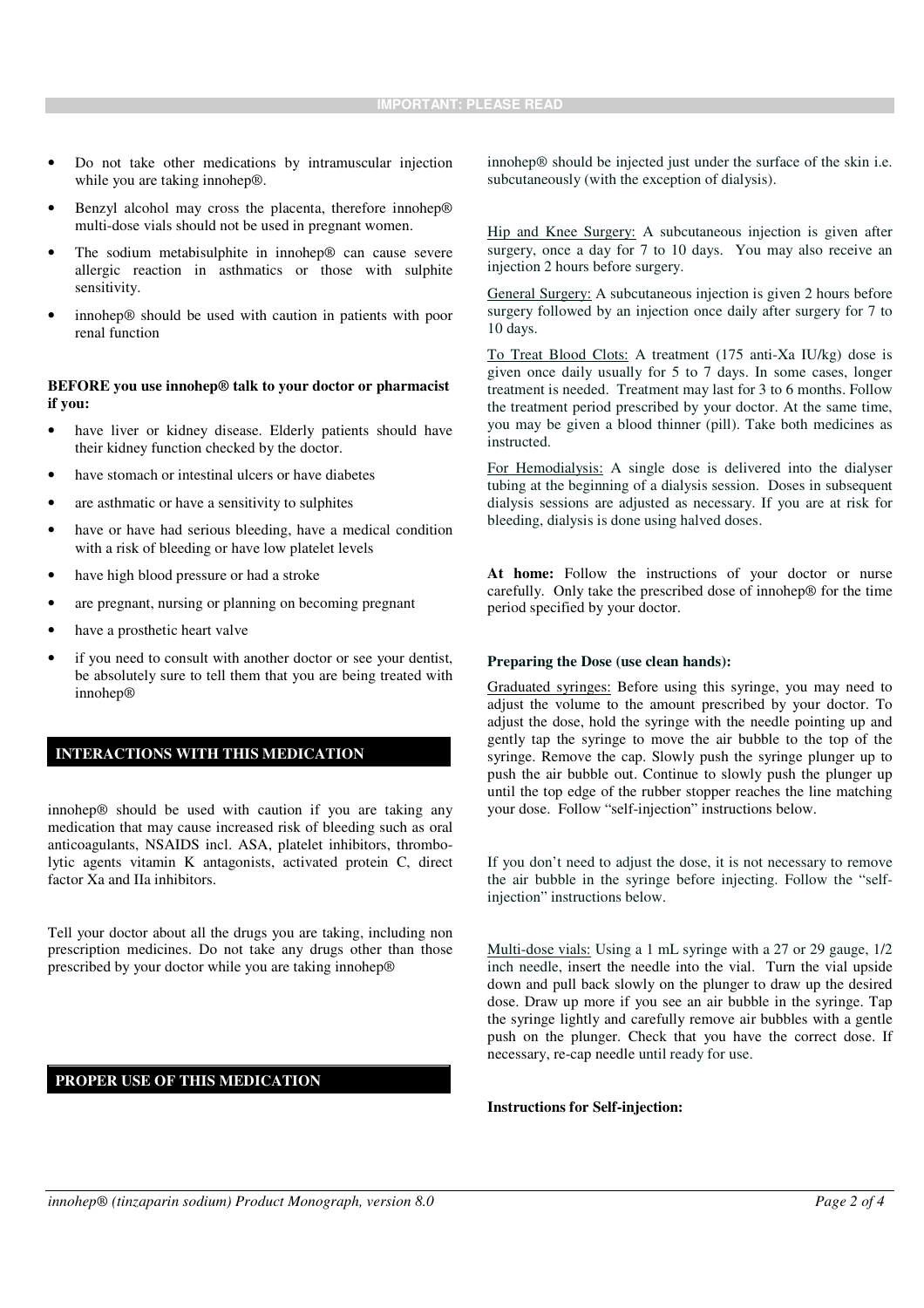A proper injection technique will help prevent pain and bruising at the injection site. Innohep® safety syringes are designed to prevent needle stick injuries. Follow these instructions carefully for proper use of the safety device.

Wash your hands before you inject the medicine. Gently wipe (do not rub) the skin around the injection site clean using an alcohol swab and let skin dry.

1. Open the storage tube by flipping the tab back and bending the coloured lid all the way back. Remove the syringe and inspect the content of the syringe before



you use it. If the medicine is cloudy or has particles, do not use it but take another syringe. A clear to slightly yellow solution is fine to use.

2. Before removing needle cap, bend the safety device (orange tab) down and away from the cap on the needle.



3. Pull the protective needle cap straight off without bending the needle. If necessary, adjust the syringe to the dose prescribed by your doctor as previously described.



4. Hold a fold of skin gently between your thumb and index finger. With the other hand gently insert the needle straight (at a right angle) into the skin fold. Be careful not to inject into the muscle. Ensure the safety device is not in the way



5. Push the plunger all the way down and slowly inject the dose into the fatty tissue of the skin. The preferred location is to inject your lower stomach. You can also inject the sides of the thigh, the lower back or the upper



arm. Avoid the belly button area.

Wait a few seconds for the solution to spread out. Gently remove the needle and then release the skin fold. Using a cotton swab, apply light pressure at the injection site. Choose a different injection site next time (for e.g., move from the left to the right side of the stomach).

6. Using the edge of a hard surface bring the safety device up from underneath back to its original position against the needle. Place the safety device flat against a hard surface and press down firmly on the syringe until the needle locks «clicks» into the device.



7. Place the used syringe in the storage tube with the needle facing down and cap the tube or discard the syringe in a sharps container. The syringe is now safely secured. Take the tube or sharps container to the hospital or your pharmacist for disposal. Keep used syringe away from children.

# **Missed dose:**

If you miss a dose, do not double up. Continue with your next injection as scheduled. If you are not sure what to do, talk to your doctor or pharmacist.

# **Overdose:**

Accidental overdose may result in bleeding which can not be treated at home.

**In case of drug overdose, contact a health care practitioner, hospital emergency department or regional Poison Control Centre immediately, even if there are no symptoms.** 

# **SIDE EFFECTS AND WHAT TO DO ABOUT THEM**

Administration of innohep® may result in bleeding which can have serious or life-threatening consequences. Strokes and serious internal bleeding have been reported. Innohep® is generally well tolerated when used according to directions for use.

If you notice any of the following effects while you are being